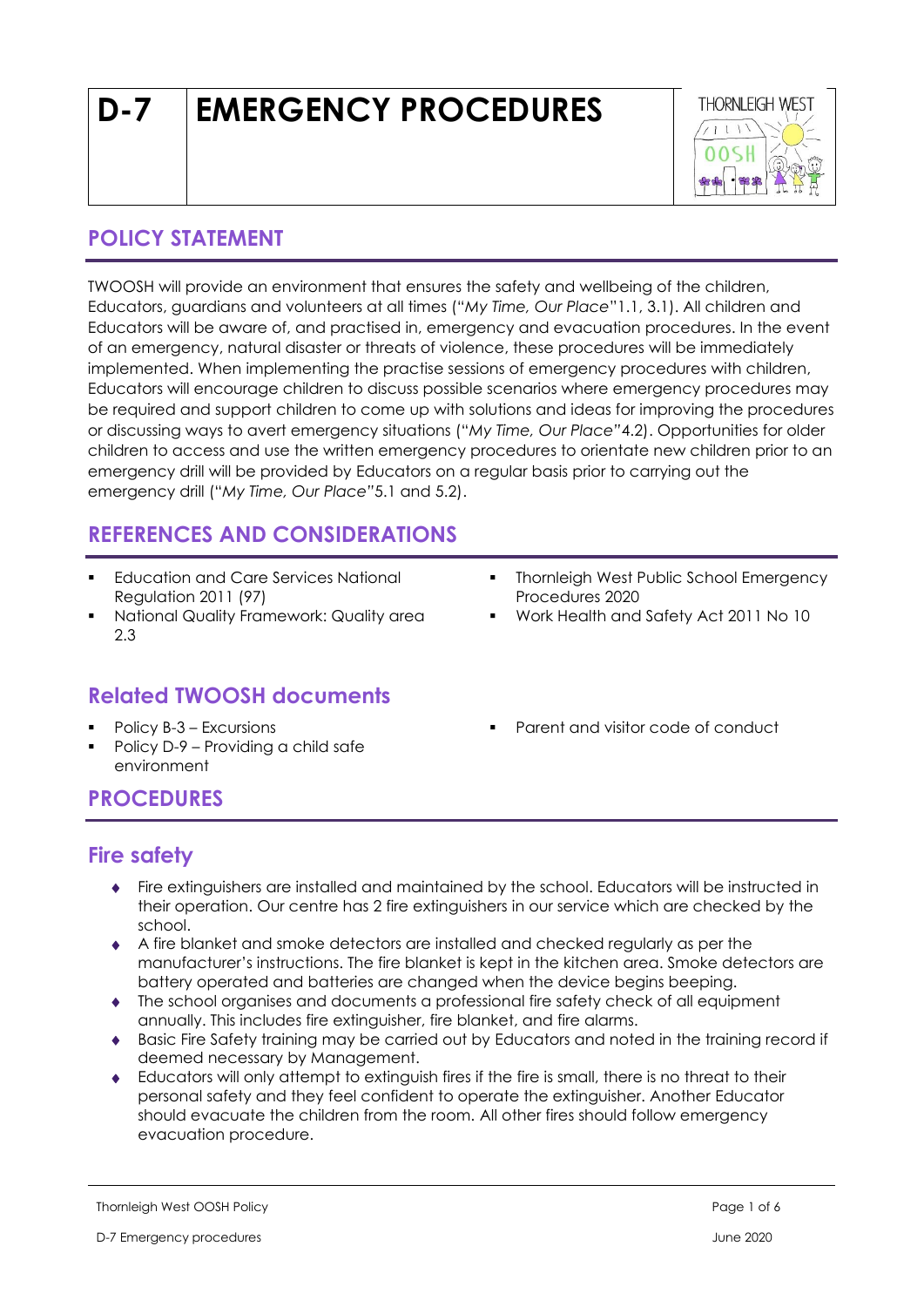# **Critical incidence and emergencies**

- This emergency procedure will be reviewed annually and noted on the review schedule with all other policies.
- Emergency evacuation and lockdown procedures will be displayed at exits including the main and rear doors in the TWOOSH building, and in the Senior space AV room and Senior space.
- A floor plan showing evacuation routes and location of TWOOSH fire extinguishers and blankets will also be displayed in the same areas. These procedures will be consistent with school emergency procedures as much as is practicable.
- An emergency procedure drill will be practised by Educators and children at least once per term, over the year, covering all types of care, before school, after school and during Vacation Care. Other Educators will be asked to run drills so they are aware of procedures if they were the responsible person on duty in the event of an emergency.
- All emergency drills will be recorded with date, time and length of time it took to leave the building on an 'Evaluation of Emergency Drills' form. This will be filed in the emergency evacuation folder.
- All Educators on duty will be asked to give written feedback as part of the 'Evaluation of Emergency Drills' form after each drill. These will be discussed in Educator meetings, if necessary.
- Drills will be conducted more regularly when there are new children and at the start of a new school year.
- All Educators and relief Educators will be informed of the procedures and their specific duties identified in their orientation to the centre. Educators will make arrangements to cover duties of any absent Educators.
- Guardians will be informed of the procedure and assembly points in the Family Information Booklet.
- Risk assessments are written and kept in the TWOOSH office in relation to chemical spills in the local area, heatwaves, power failure, thunderstorms, bushifres, winds and falling branches, etc. These will be reviewed annually and signed off by centre Educators.

# **Harrassment and threats of violence**

- If a person/s known or unknown to the service harasses or makes threats to children or Educators at the centre, or on an excursion, Educators will:
	- move the children away and commence lock down procedures; if appropriate, Educators will calmly move the children to a location where the children cannot see or hear the person.
	- calmly and politely ask the person to leave the centre or the vicinity of the children. • be firm and clear and remember the primary duty is to the children in TWOOSH care.
- $\bullet$  If they refuse to leave, explain that it may be necessary to call the police to remove them.
- $\bullet$  If they still do not leave, call the police.
- If the Responsible Person on duty is unable to make the call another Educator should be directed to do so.
- No Educator is to try to physically remove the unwelcome person, but try to remain calm and keep the person calm as far as possible and wait for the police.
- Be aware of any unfamiliar person on the premises and find out what they want as quickly as possible and try to contain them outside the centre.
- For guardians or other authorised persons, in the event they harass, threaten, or use violence, they will need to read, sign, and return the Parent and visitor code of conduct. Failure to do so will result in exclusion of the family from TWOOSH until this is complete. If the incident was physically harmful, the land act will be enforced and they will be unable to access school grounds.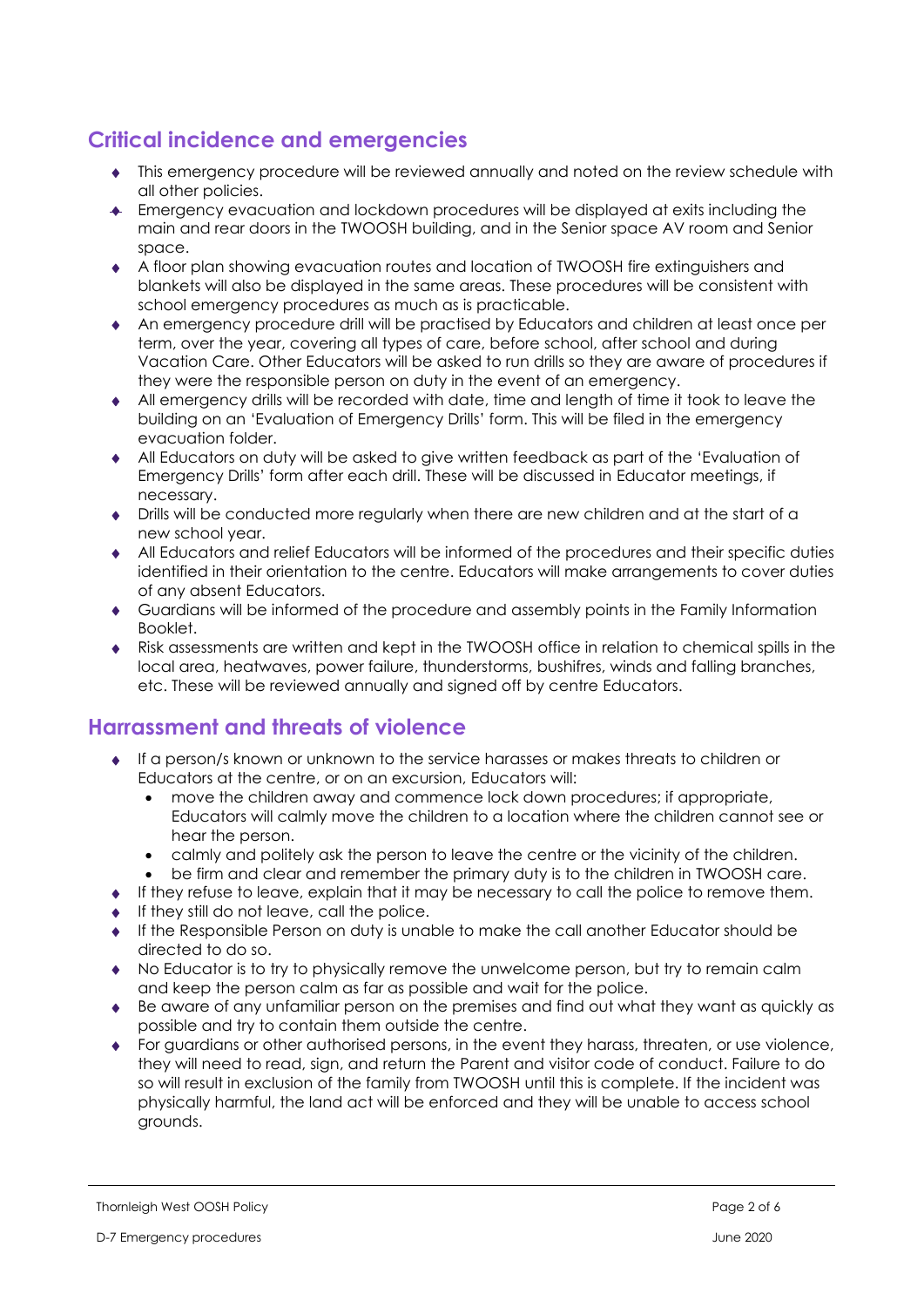If guardians are in breach of Parent and visitors code of conduct, they may be excluded for a period agreed upon by management in consultation with the school.

### **Excursion emergency**

- Educators and children are to follow the procedures set by each excursion provider/location. Risk assessments will be completed before the excursion and any facility specific emergency procedures will be attached.
- $\bullet$  In the event of an emergency, if the Director is not present, they need to be notified as soon as practicable. Contact lists will be used to contact guardians in the event they are needed.
- For outdoor locations such as park, Educators are to set meeting points in the event of any emergency.

# **Emergency phone numbers**

- An emergency checklist will be displayed near the phone and located within evacuation bags to assist with contacting emergency personnel.
- ◆ Educator's mobile phones can be used in emergencies.

# **PROTOCOLS**

# **Emergency procedures – general**

#### **During school hours**

School emergency evacuation procedures are to be followed. All Educators on premises must evacuate with the school.

If the emergency bell is alarmed during transition times between TWOOSH and school, Educators and children are to commence school procedures and evacuate, or lock down in the nearest indoor space regardless of whether it is a TWOOSH room or classroom, or with TWOOSH or non-TWOOSH children.

#### **Outside normal school hours**

TWOOSH emergency evacuation and lockdown procedures are to be followed (details in following pages):

- $\triangle$  Lockdown 1 whistle blow
- Evacuation 2 whistle blows
- Storms and extreme weather walkie talkie communication
- Serious incident

The Director/Responsible Person is responsible for activating the emergency procedure in a drill situation.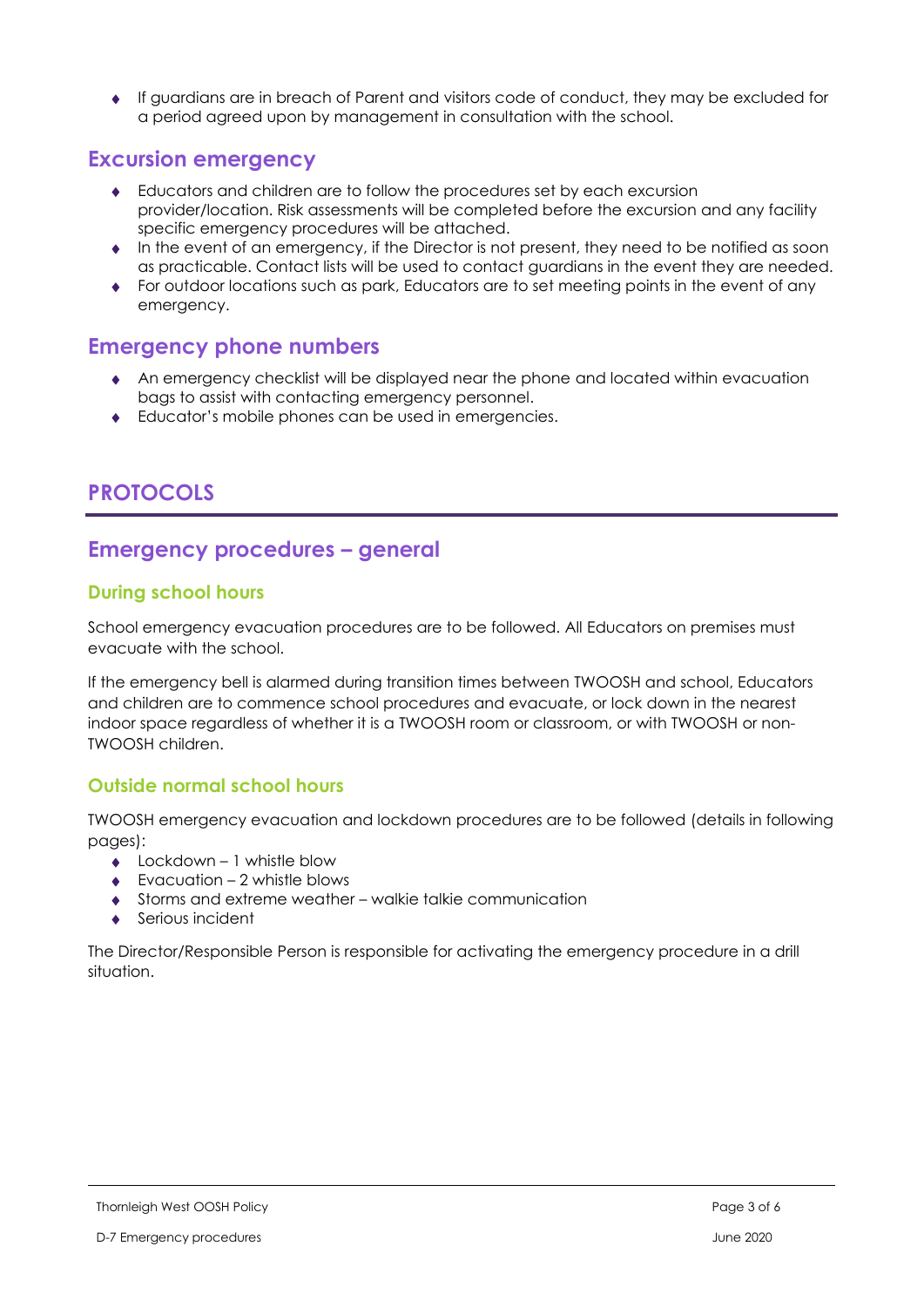# **Lockdown procedure – 1 whistle blow**

Lockdown secures children and Educators in nearest rooms or indoor spaces, where everyone must remain until the situation is declared safe.

This procedure is to be used for potential threats, toxic spills, presence of a dangerous animal, or sighting in the area of armed, dangerous or aggressive persons.

#### **Director/Responsible Person**

If it is a drill, time the procedure with a stopwatch/phone and ensure appropriate documentation is completed.

- Delegate Educator to lock all doors and windows and pull down blinds. Keep all children inside room towards the middle. Do not answer any door knocks.
- **Ensure Educators have checked the toilets.**
- Call the roll using the KIOSK tablets, accounting for Educators as well. Communicate with the library, hall, E Block, and other spaces and take note of which children are in these areas.
- Contact Police giving them as much information as possible.
- Ensure all Educators and children are kept calm. A quiet game may be helpful.
- Arrange for any appropriate medical attention for any injured person.
- Liaise with any emergency personnel.
- Contact guardians and inform them of the situation.
- Assess the situation and give the all clear announcement to end lockdown.
- Inform the Director (if not already involved), School Principal and Committee President of the circumstances.

#### **Educators**

- Educators will be responsible for checking that all the children in their area of responsibility are rounded up and brought directly to the nearest inside space.
- Upon hearing one long loud whistle, Educators in rooms away from the main building are to keep all children in their care with them in the room where they are and to await further instructions from the Director/Responsible Person.
- Educators in all areas need to close and lock windows, pull down blinds, turn off lights (lamps can stay on) and keep children quiet, and in the middle of the room or underneath tables.
- Educators in E Block need to move to the senior space; an Educator will need to lock all the access doors in the building and remain there until further notice.
- Educators in the hall need to lock all the doors and windows, including sport storage, and move children to the stage area behind the curtains where they cannot be seen from the glass doors.
- Educators will need to assist with roll call in their areas and keeping children calm and quiet throughout this process. Children not marked on rolls will be addressed over walkie talkies to locate them in other spaces. Educators need to inform the Director of anyone who is missing or injured.
- Educators will assist the Director/Responsible Person as directed.
- Educators will keep children calm and occupied until the Director/Responsible Person gives the all clear notice.

**No children, Educators, guardians or visitors are to leave the lockdown area for any reason until the danger has been brought under control and the all clear given.**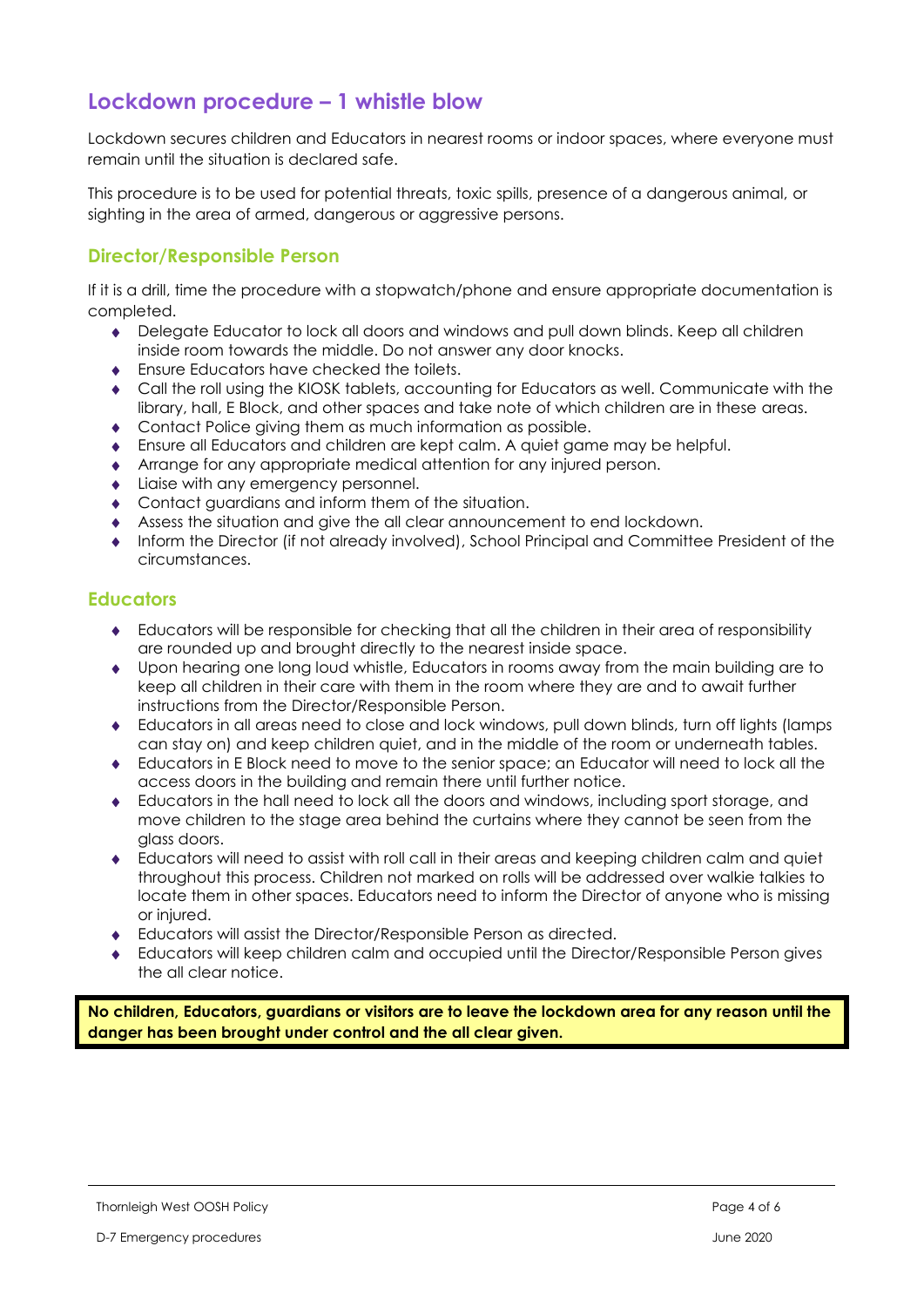# **Evacuation procedure (emergency/fire) – 2 whistle blows**

This procedure is to be used for any situation where Educators feel any building is no longer a safe place for the children to be in.

The first Educator to become aware of a problem which requires evacuation is to blow a whistle (hanging on cupboard in the Director's office area, behind the entry/exit doors, in the senior cupboard, and in outdoor first aid kit), with **two bursts** on the verandah. This procedure is to be repeated into walkie talkies and around outside areas and hall if necessary. Use mobile phone or walkie talkies to alert persons using E Block, library, hall and other spaces, and ensure the message has been received.

#### **Director/Responsible Person**

If it is a drill, time the procedure with a stopwatch/phone and ensure appropriate documentation is completed.

- Call Emergency Services (phone numbers are on wall beside Director's desk).
- Ensure Educators pick up the KIOSK tablets and internet dongle, extra activities list, mobile phone and the portable first aid kit containing emergency contact list, emergency Epipen and asthma kit.
- Assist with execution of evacuation.
- When the emergency service arrives inform the officer in charge of the nature and location of the emergency and if there is anyone missing.
- Call guardians of remaining children to inform them of the evacuation, and notify families via SchoolStream APP.
- Liaise with Emergency Personnel and inform Educators when the all clear is given to return to TWOOSH areas.
- Inform the Director (if not already involved), School Principal and Committee President of the circumstances.
- The Director and the Management Committee will complete any forms required by ACECQA along with and drill surveys, incident reports, etc.

#### **Educators**

- Evacuate immediately to Oakleigh Oval by route marked on evacuation map. If the nominated route passes by the danger area, please be guided by common sense and move safely by alternate route to Oakleigh Oval.
- Educators are responsible for the children in their supervision area and surrounding areas.
- Front-of-building and extra activities Educators must ensure they check bathroom/hall area for children.
- Mark rolls, identify any missing children or Educators and report this to the Director/Responsible Person.
- If safe to do so send other Educators to check toilets and other rooms in use if needed.
- Ensure children are kept calm and occupied. Play a quiet game. Form afternoon tea groups to do this, if appropriate.
- Liaise with guardians if they arrive to collect children.
- No one should re-enter the building until the officer in charge has said it is safe to do so.
- Indoor supervision Educators need to pick up the KIOSK tablets and internet dongle, extra activities list, mobile phone and the portable first aid kit containing emergency contact list, emergency Epipen and asthma kit.

**No children, Educators, guardians or visitors are to leave the evacuation area for any reason until the danger has been brought under control and the all clear given.**